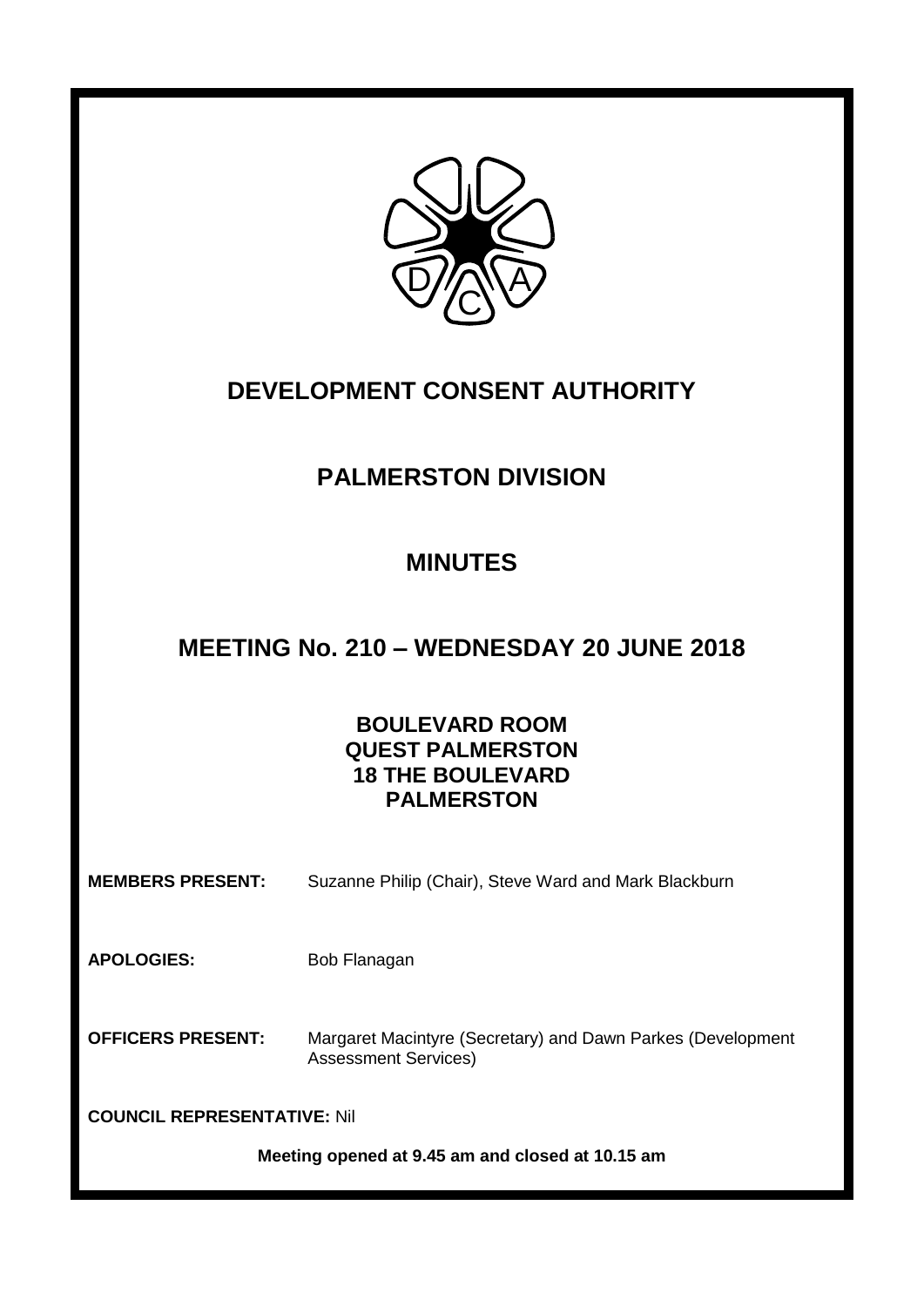**THE MINUTES RECORD OF THE EVIDENTIARY STAGE AND THE DELIBERATIVE STAGE ARE RECORDED SEPARATELY. THESE MINUTES RECORD THE DELIBERATIVE STAGE. THE TWO STAGES ARE GENERALLY HELD AT DIFFERENT TIMES DURING THE MEETING AND INVITEES ARE PRESENT FOR THE EVIDENTIARY STAGE ONLY.**

#### **ITEM 1 SUBDIVISION AND CONSOLIDATION TO CREATE THREE LOTS PA2018/0176 INCLUDING ONE LOT FOR LEASE IN EXCESS OF 12 YEARS IN THREE STAGES LOTS 1133, 1134 & 1135 (38, 40 & 42) GEORGINA CRESCENT, TOWN OF PALMERSTON APPLICANT NORTHERN PLANNING CONSULTANTS PTY LTD**

Mr Brad Cunnington (Northern Planning Consultants) attended.

**RESOLVED** That, pursuant to section 53(a) of the *Planning Act*, the Development Consent **23/18** Authority consent to the application to develop Lots 1133, 1134 and 1135 (38, 40 and 42 Georgina Crescent), Town of Palmerston, for the purpose of a subdivision and consolidation to create three lots including one lot for lease in excess of 12 years in three stages, subject to the following conditions:

### **CONDITIONS PRECEDENT**

- 1. Prior to the endorsement of plans and prior to the commencement of works (including site preparation), the applicant is to prepare a Traffic Impact Report in accordance with the Austroads Guide to Traffic Management Part 12: Traffic Impacts of Development to the requirements of City of Palmerston, to the satisfaction of the consent authority.
- 2. Prior to the endorsement of plans and prior to commencement of works (including site preparation) a statement must be provided from a building certifier, within the meaning of the *Building Act,* as to whether the future buildings on-site, approved by DP15/0730 and its subsequent variations, will continue to comply with the *Building Act* and associated Regulations following the subdivision, to the satisfaction of the consent authority.

### **GENERAL CONDITIONS**

- 3. Works carried out under this permit shall be in accordance with the drawings endorsed as forming part of this permit.
- 4. All existing and proposed easements and sites for existing and required utility services must be vested in the relevant authority for which the easement or site is to be created on the plan of subdivision submitted for approval by the Surveyor General.
- 5. The owner of the land must enter into agreements with the relevant authorities for the provision of water supply, sewerage facilities and electricity supply and to each lot shown on the endorsed plan in accordance with the authorities' requirements and relevant legislation at the time.
- 6. Any developments on or adjacent to any easements on site shall be carried out to the requirements of the relevant service authority to the satisfaction of the consent authority.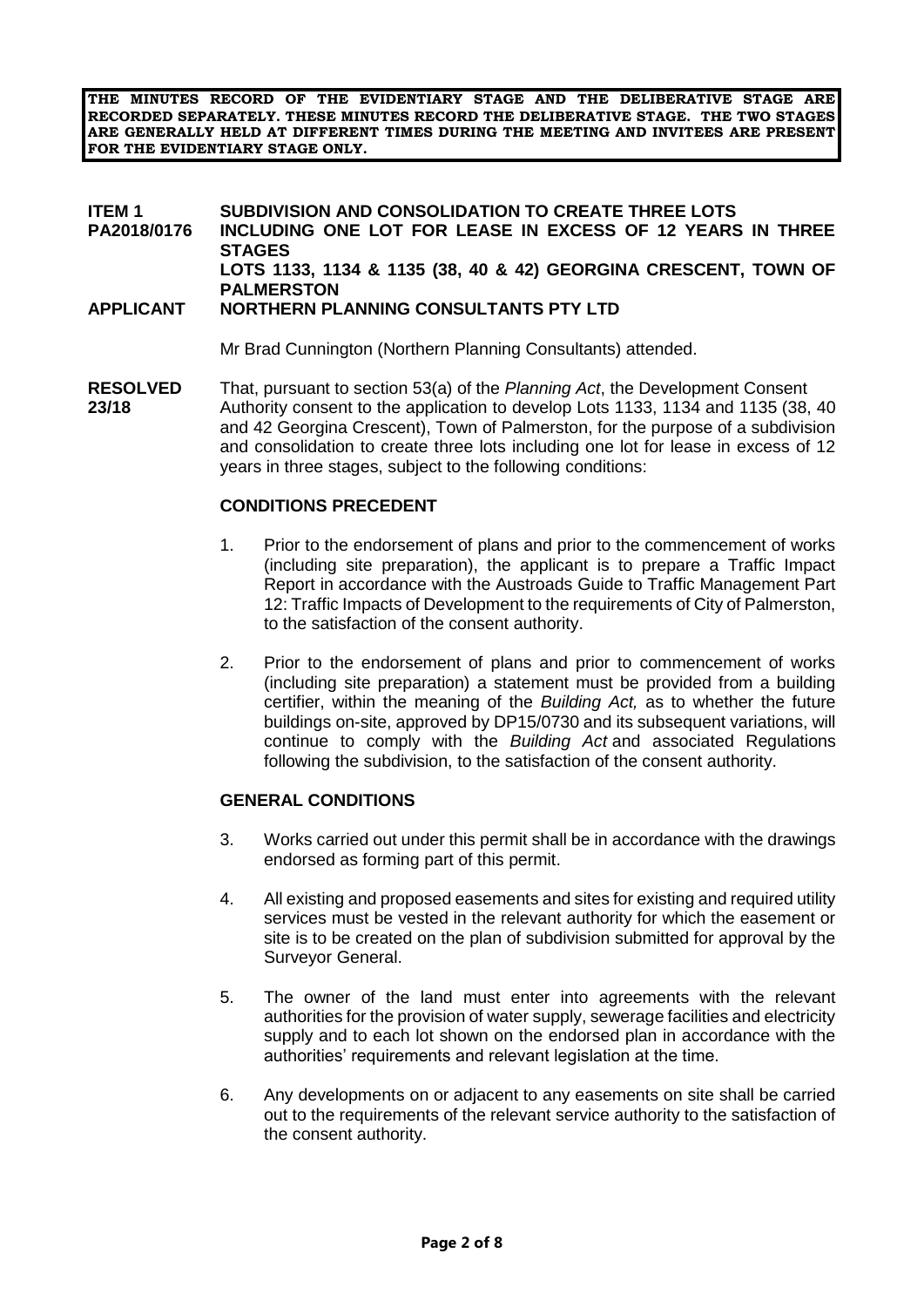- 7. Any easements or reserves required for the purposes of stormwater drainage, roads, access, or for any other purpose, shall be made available free of cost to City of Palmerston and/or neighbouring land owners.
- 8. All proposed works within, or impacting upon, the Roystonea Avenue or Temple Terrace road reserves shall be in accordance with the standards and specifications of the Department of Infrastructure Planning and Logistics. Drawings must be submitted to the Transport and Civil Services Division, Department of Infrastructure Planning and Logistics, for approval and no works are to commence prior to approval and receipt of a "Permit to Work Within a Road Reserve"
- 9. Engineering design and specifications for the proposed and affected roads, including:

i.street lighting;

ii.stormwater drainage;

iii.vehicular access;

iv. pedestrian/cycle corridors; and

v.streetscaping and landscaping of nature strips

are to be to the technical requirements of City of Palmerston and/or Department of Transport as the case may be, to the satisfaction of the consent authority and all approved works constructed at the owner's expense.

- 10. Confirmation shall be provided to Development Assessment Services (in the form of an email addressed to the Power and Water Corporation) demonstrating that the Power and Water Corporation has been provided with a copy of the survey plan with the new lot numbers. This is for the purpose of ensuring the relevant Power and Water Information and Billing System is updated. Please provide a copy of an email addressed to both landdevelopmentnorth@powerwater.com.au and [powerconnections@powerwater.com.au.](mailto:powerconnections@powerwater.com.au)
- 11. Access to the Lots shall be via the existing approved accesses and no new access will be permitted.

## **NOTES:**

- 1. The Power and Water Corporation advises that the Water and Sewer Services **Development** Development Section [\(landdevelopmentnorth@powerwater.com.au\)](mailto:landdevelopmentnorth@powerwater.com.au) and Power Network Engineering Section [\(powerconnections@powerwater.com.au\)](mailto:powerconnections@powerwater.com.au) should be contacted via email a minimum of 1 month prior to construction works commencing in order to determine the Corporation's servicing requirements, and the need for upgrading of on-site and/or surrounding infrastructure.
- 2. A Development Permit issued under the *Planning Act* is not an approval for access onto a Territory Road. Approval for access to be taken from, or constructed within a NT Government controlled road reserve rests solely with the Transport and Civil Services Division, Department of Infrastructure, Planning and Logistics as the approving Road Authority.
- 3. If you choose nbn to service your development, you will need to enter into a development agreement with nbn. The first step is to register the development via [http://www.nbnco.com.au/develop-or-plan-with-the](http://www.nbnco.com.au/develop-or-plan-with-the-nbn/new-developments.html)[nbn/new-developments.html](http://www.nbnco.com.au/develop-or-plan-with-the-nbn/new-developments.html) once registered nbn will be in contact to discuss the specific requirements for the development. Nbn requires you to apply at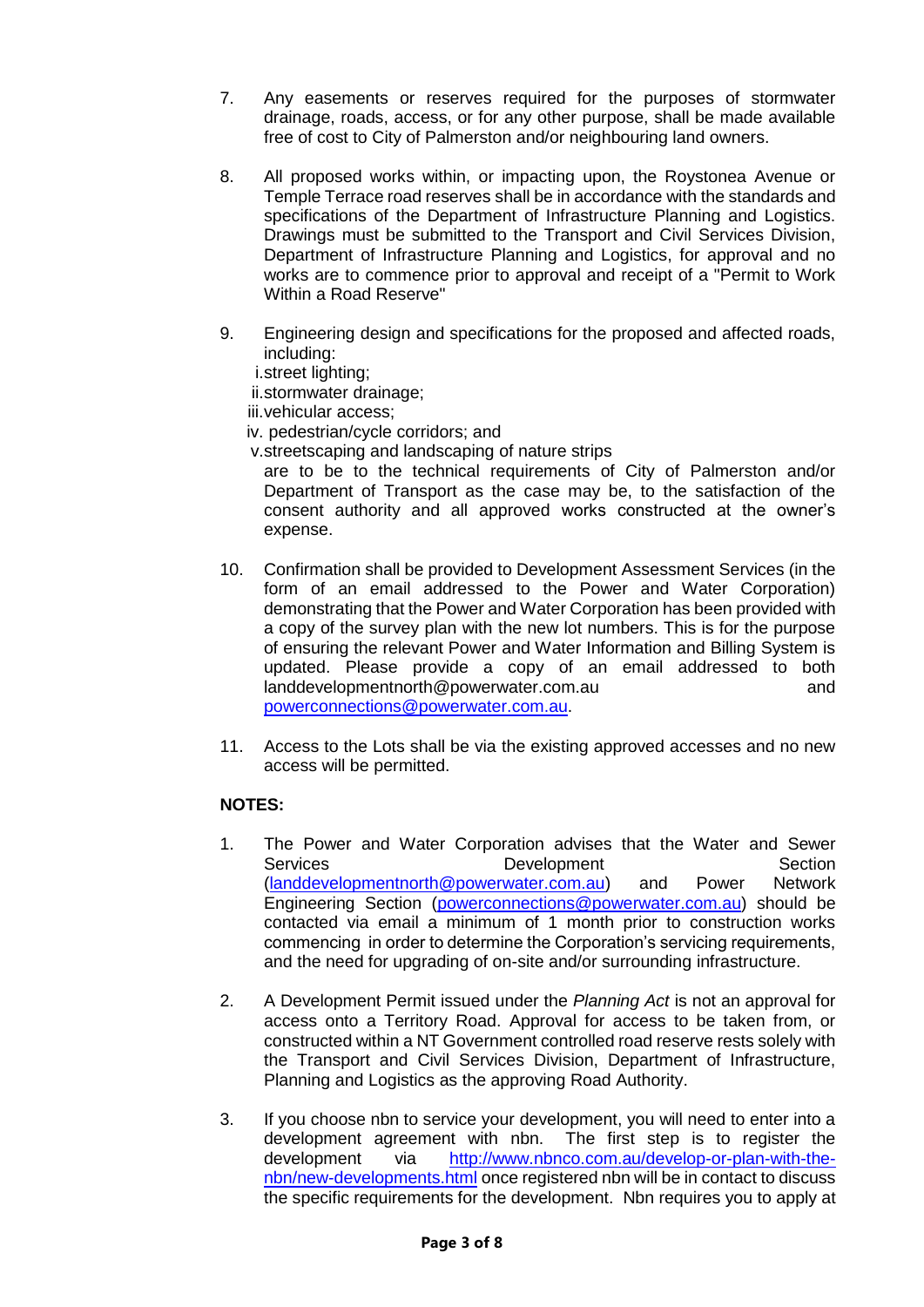least 3 months before any civil works commence. All telecommunications infrastructure should be built to nbn guidelines found at [http://www.nbnco.com.au/develop-or-plan-with-the-nbn/new](http://www.nbnco.com.au/develop-or-plan-with-the-nbn/new-developments/builders-designers.html)[developments/builders-designers.html](http://www.nbnco.com.au/develop-or-plan-with-the-nbn/new-developments/builders-designers.html)

### **REASONS FOR THE DECISION**

1. Pursuant to Section 51(a) of the *Planning Act,* the consent authority must take into consideration the planning scheme that applies to the land to which the application relates.

The primary purpose of Zone SC (Service Commercial) is to provide for commercial activities which, because of the nature of their business or size of the population catchment, require large sites.

The proposal is to subdivide and consolidate Lots 1133, 1134 and 1135, Town of Palmerston to create 3 lots (two allotments and one for a lease in excess of 12 years) to be undertaken in three stages; stage 1 comprising title for the lease (service station / restaurant) parcel, stage 2 comprising proposed Lot 1, and stage 3 comprising proposed Lot 2.

There are no minimum lot size requirements for the subdivision of Zone SC land. The proposed subdivision will facilitate an appropriate distribution of land titles to facilitate the showroom sales, warehouse, and service station development approved over the subject parcels; by virtue of DP15/0730 and its subsequent variations. For this reason it is considered that the proposed subdivision will not alter the service commercial intent of the site.

2. Pursuant to Section 51(n) of the *Planning Act,* the consent authority must take into consideration the potential impact on the existing and future amenity of the area in which the land is situated.

The subdivision is to facilitate the transfer of titles for a development that has already been considered by the authority. There are no proposed changes to any of the previously approved access driveways to the site. Provided that all recommended conditions of approval are adhered to, impacts on the existing and future amenity of the area in which the land is situated are considered unlikely.

3. Pursuant to Section 51 (q) of the *Planning Act*, the consent authority must consider, for a proposed subdivision of land on which a building is, or will be, situated – whether the building complies, or will comply, with any requirements prescribed by regulation in relation to the building (including, for example, requirements about the structural integrity and fire safety of the building)

There are no existing buildings on the site. Nonetheless, the application does not include a letter from a building certifier confirming that proposed subdivision will not cause the future buildings on the site (approved by DP15/0730 and its subsequent variations) to cease to comply with the *NT Building Act*. This requirement has been included as a precedent condition of approval.

**ACTION:** Notice of Consent and Development Permit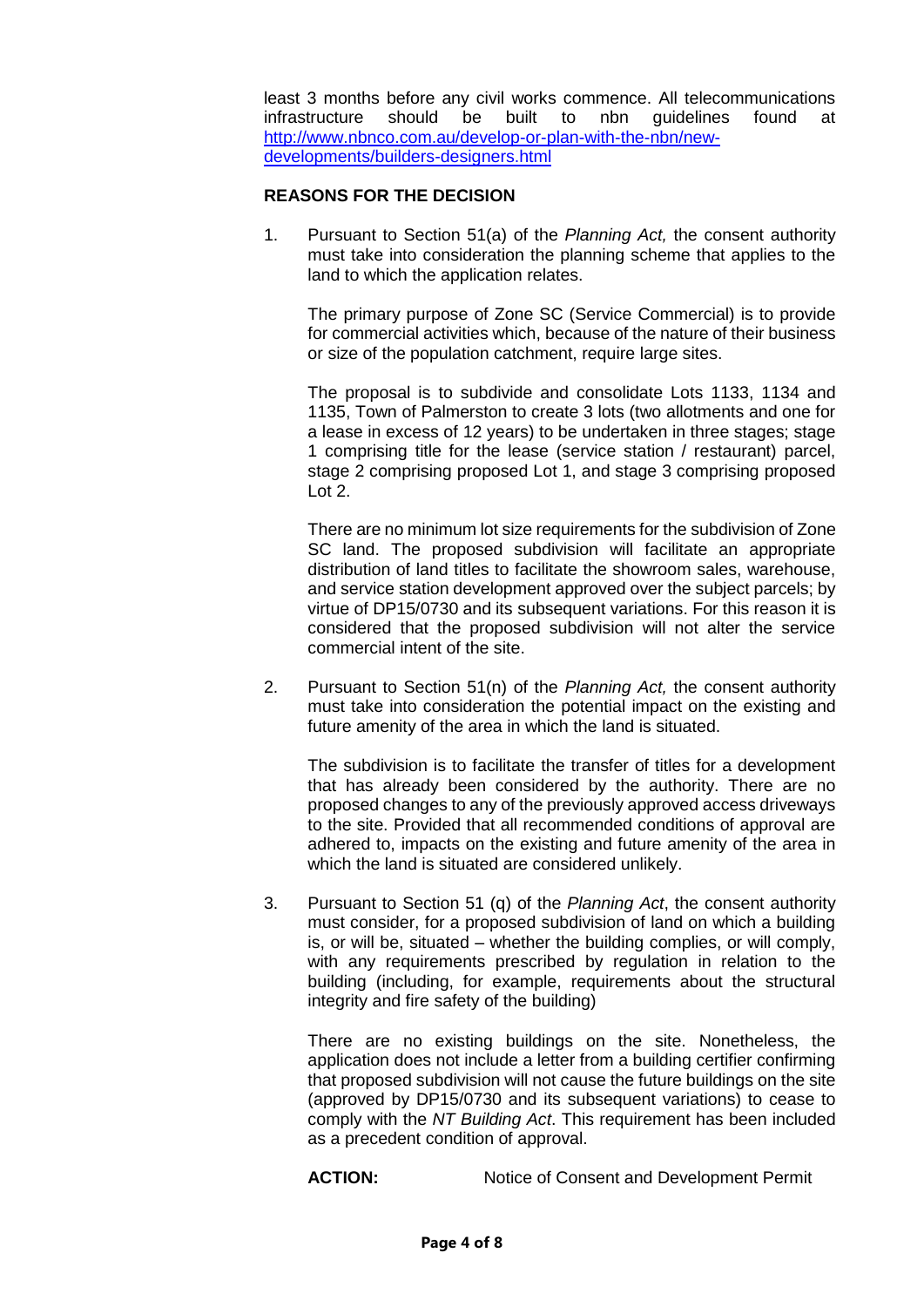#### **ITEM 2 CHANGES TO THE DEVELOPMENT APPROVED BY DP16/0231 RESULTING PA2018/0174 IN 3 X 3 BEDROOM MULTIPLE DWELLINGS IN A SINGLE STOREY BUILDING LOT 11186 (13) REDWOOD STREET, TOWN OF PALMERSTON APPLICANT RAW DESIGNS**

Mr Rob Watt (Raw Designs) attended.

**RESOLVED** That, the Development Consent Authority vary the requirements of Clause 7.3 **24/18** (Building Setbacks of Residential Buildings) of the NT Planning Scheme, and pursuant to section 53(b) of the *Planning Act*, alter the proposed development and consent to the proposed development as altered to develop Lot 11186 (13) Redwood Street, Town of Palmerston for the purpose of a 3 x 3 bedroom multiple dwellings in a single storey building, subject to the following conditions:

### **CONDITION PRECEDENT**

- 1. Prior to the endorsement of plans and prior to commencement of works (including site preparation), amended plans to the satisfaction of the consent authority must be submitted to and approved by the consent authority. When approved, the plans will be endorsed and will then form part of the permit. The plans must be drawn to scale with dimensions and two copies must be provided. The plans must be generally in accordance with the plans submitted with the application but modified to show:
- (a) a setback of at least 6.2m to the building and 4.6m to the carport from the primary street, in accordance with the previous approval granted through Development Permit DP16/0231; and
- (b) compliance with all requirements of Clause 7.5 (Private Open Space).
- 2. Prior to the commencement of works, a schematic plan demonstrating the on-site collection of stormwater and its discharge into the City of Palmerston stormwater drainage system shall be submitted to and approved by the City of Palmerston, to the satisfaction of the consent authority. The plan shall include details of site levels and Council's stormwater drain connection point/s. The plan shall also indicate how stormwater will be collected on the site and connected underground to Council's system.

## **GENERAL CONDITIONS**

- 3. Works carried out under this permit shall be in accordance with the drawings endorsed as forming part of this permit.
- 4. Any developments on or adjacent to any easements on site shall be carried out to the requirements of the relevant service authority to the satisfaction of the consent authority.
- 5. The owner of the land must enter into agreements with the relevant authorities for the provision of water supply, drainage, sewerage, electricity facilities and telecommunications to the development shown on the endorsed plan in accordance with the authorities' requirements and relevant legislation at the time.
- 6. All existing and proposed easements and sites for existing and required utility services must be vested in the relevant authority for which the easement or site is to be created.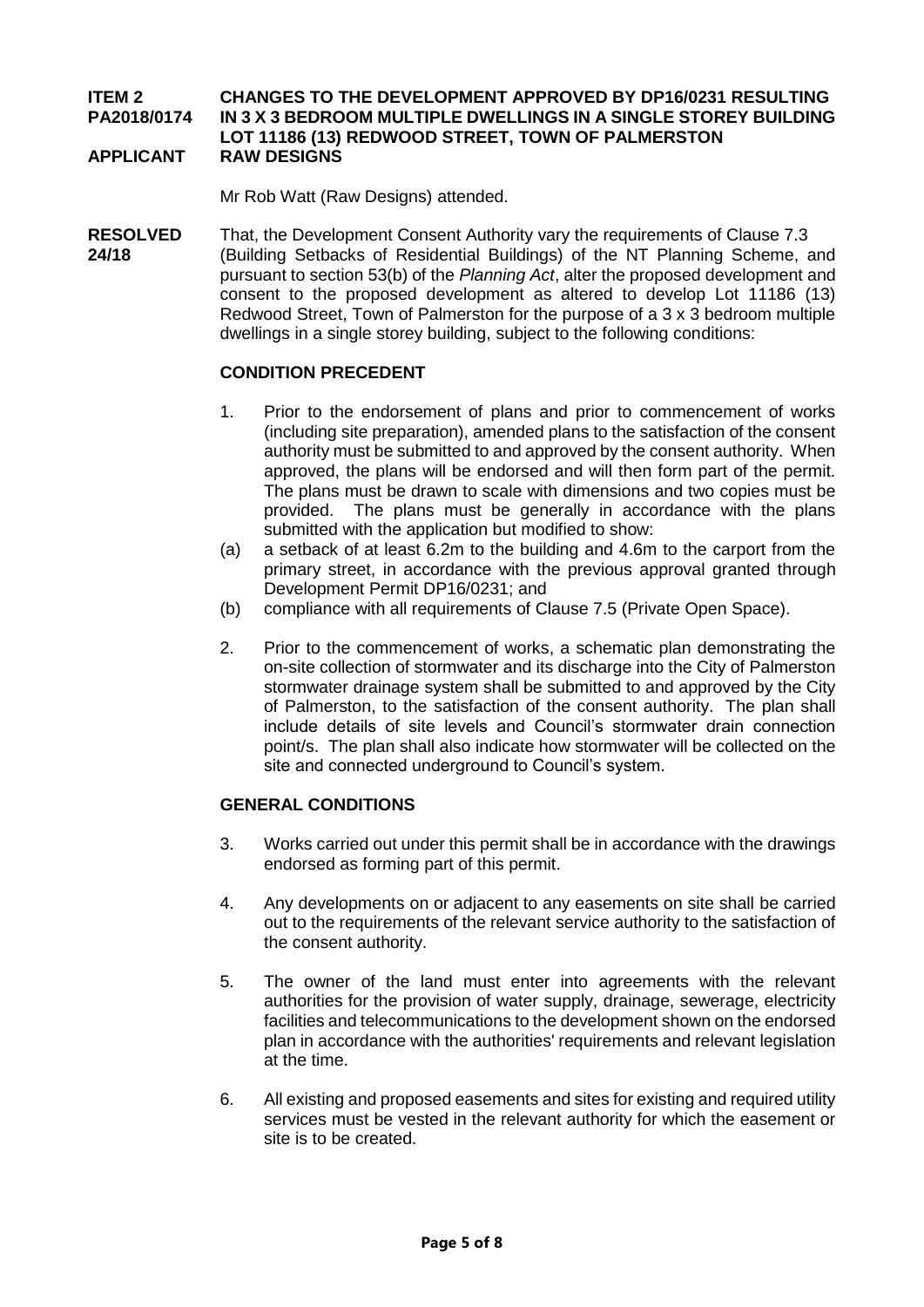- 7. Stormwater is to be collected and discharged into the drainage network to the technical standards of and at no cost to the City of Palmerston to the satisfaction of the consent authority.
- 8. The kerb crossovers and driveways to the site approved by this permit are to meet the technical standards of the City of Palmerston, to the satisfaction of the consent authority.
- 9. The owner shall:
- a) Remove disused vehicle and/or pedestrian crossovers;
- b) Provide footpaths/ cycyleways;
- c) Collect stormwater and discharge it to the drainage network; and
- d) Undertake reinstatement works;

All to the technical requirements of and at no cost to the City of Palmerston, to the satisfaction of the consent authority.

- 10. Before the use/occupation of the development starts the landscaping works shown on the endorsed plans must be carried out and completed to the satisfaction of the consent authority.
- 11. The landscaping is to be maintained to the satisfaction of the consent authority, including that any dead, diseased or damaged plants are to be replaced.
- 12. No fence, hedge, tree or other obstruction exceeding a height of 0.6m is to be planted or erected so that it would obscure sight lines at the junction of the driveway and the public street.
- 13. All air-conditioning condensers are to be appropriately screened from public view, located so as to minimise thermal and acoustic impacts on neighbouring properties and condensate disposed of to ground level in a controlled manner to the satisfaction of the consent authority.
- 14. Storage for waste disposal bins is to be provided to the requirements of City of Palmerston to the satisfaction of the consent authority.
- 15. Prior to the use/occupation of the development and connection of services (i.e. power and water), the owner of the land must apply for unit/street addressing from the Surveyor-General of the Northern Territory. This will form the legal address and will be required to be placed on the doors and meters within the development in accordance with the allocation. An Occupancy Permit will not be able to be granted until such time as addressing is obtained.

### **NOTES:**

- 1. The Power and Water Corporation advises that the Water and Sewer<br>Services **Development** Section Development Section [\(landdevelopmentnorth@powerwater.com.au\)](mailto:landdevelopmentnorth@powerwater.com.au) and Power Network Engineering Section [\(powerconnections@powerwater.com.au\)](mailto:powerconnections@powerwater.com.au) should be contacted via email a minimum of 1 month prior to construction works commencing in order to determine the Corporation's servicing requirements, and the need for upgrading of on-site and/or surrounding infrastructure.
- 2. Any proposed works which fall within the scope of the Construction industry Long Service *Leave and Benefits Act* must be notified to NT Build by lodgement of the required Project Notification Form. Payment of any levy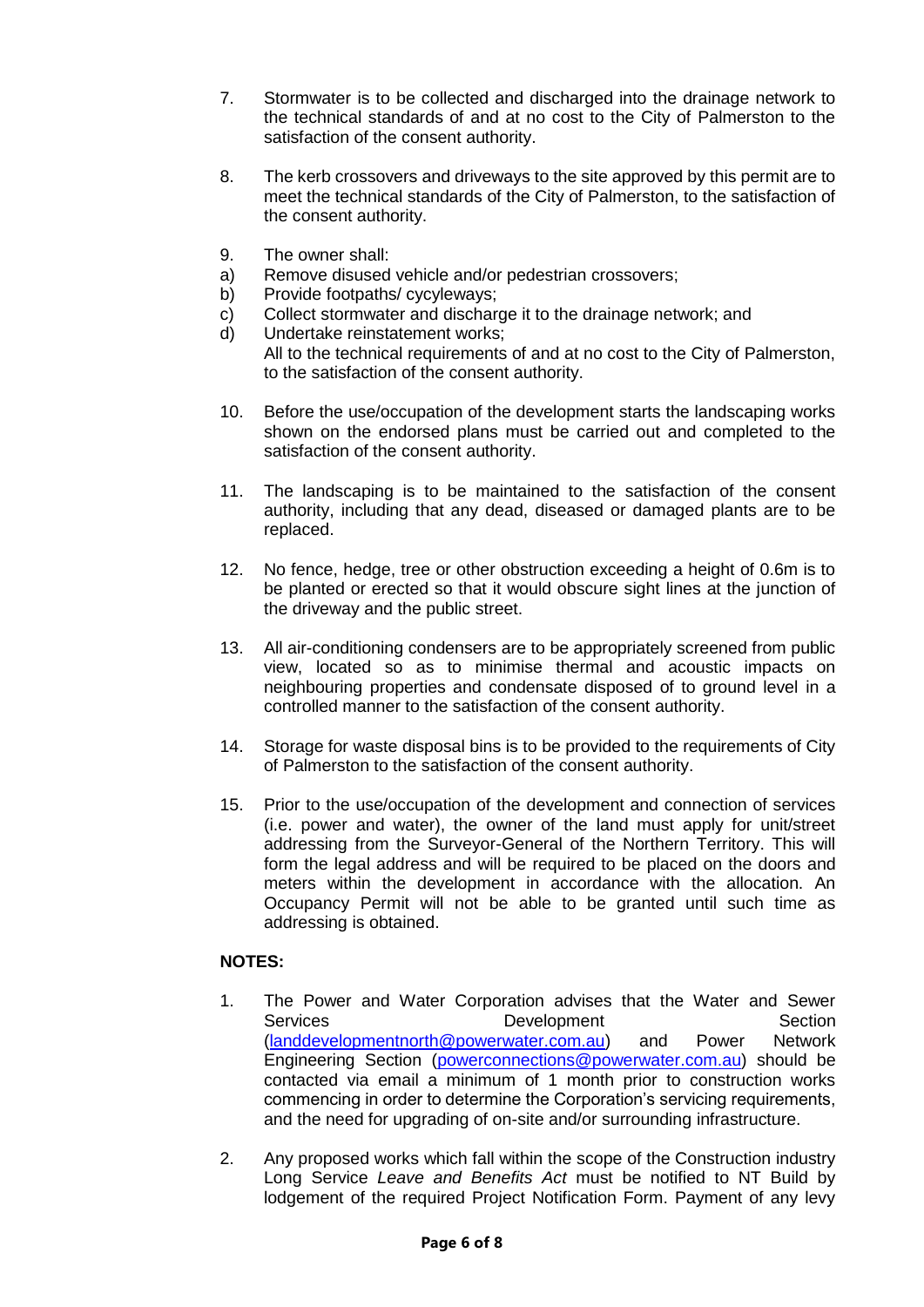must be made prior to the commencement of any construction activity. NT Build should be contacted via email [\(info@ntbuild.com.au\)](mailto:info@ntbuild.com.au) or by phone on 08 936 4070 to determine if the proposed works are subject to the Act.

- 3. If you choose nbn to service your development, you will need to enter into a development agreement with nbn. The first step is to register the development via [http://www.nbnco.com.au/develop-or-plan-with-the](http://www.nbnco.com.au/develop-or-plan-with-the-nbn/new-developments.html)[nbn/new-developments.html](http://www.nbnco.com.au/develop-or-plan-with-the-nbn/new-developments.html) once registered nbn will be in contact to discuss the specific requirements for the development. Nbn requires you to apply at least 3 months before any civil works commence. All telecommunications infrastructure should be built to nbn guidelines found at [http://www.nbnco.com.au/develop-or-plan-with-the-nbn/new](http://www.nbnco.com.au/develop-or-plan-with-the-nbn/new-developments/builders-designers.html)[developments/builders-designers.html](http://www.nbnco.com.au/develop-or-plan-with-the-nbn/new-developments/builders-designers.html)
- 4. The Surveyor-General advises you should immediately make application for unit/street addresses to the Survey and Land Records unit on (08) 8995 5362 [\(surveylandrecords@nt.gov.au\)](mailto:surveylandrecords@nt.gov.au).

### **REASONS FOR THE DECISION**

1. Pursuant to Section 51(a) of the *Planning Act,* the consent authority must take into consideration the planning scheme that applies to the land to which the application relates.

The purpose of Zone MD (Multiple dwellings) is to *'provide for a range of housing options to a maximum height of two storeys above ground level'.* The proposal is the construction of 3 x 3 bedroom multiple dwellings on 1000m<sup>2</sup> of land in Zone MD, located within the suburb of Johnston. The proposal is considered to be consistent with the purpose of the Zone however it does not comply with Clause 7.3 (Building Setbacks of Residential Buildings) and Clause 7.5 (Private Open Space).

The proposal mostly complies with the preliminary setback requirements as per Clause 7.3 (Building Setbacks of Residential Buildings and Ancillary Structures) however as the building is approximately 34.5m long it therefore requires an additional setback of 2.75m to the western rear boundary and the primary street. A total setback of 7.25m is required from the carport and 8.75m from the building wall to the primary street boundary where a maximum of 4.48m and 5.6m is provided. A setback of 4.25m in total is required to the rear boundary where 2.4m is provided to the carport and 4.7m to the building.

Pursuant to Clause 2.5 (Exercise of Discretion by the Consent Authority) of the NT Planning Scheme, the Authority may consent to the development of land that does not meet the standards set out in Parts 4 or 5 if it is satisfied that special circumstances justify the giving of consent.

The Authority considered that the proposal is almost identical in design to the development approved through the grating of Development Permit DP16/0231 and therefore the reasons for granting a variation to the setback requirements for that proposal also apply to the current proposal. The Authority noted however that there were no special circumstances to further reduce the setback to the primary street and therefore amended plans are required to show setbacks to the primary